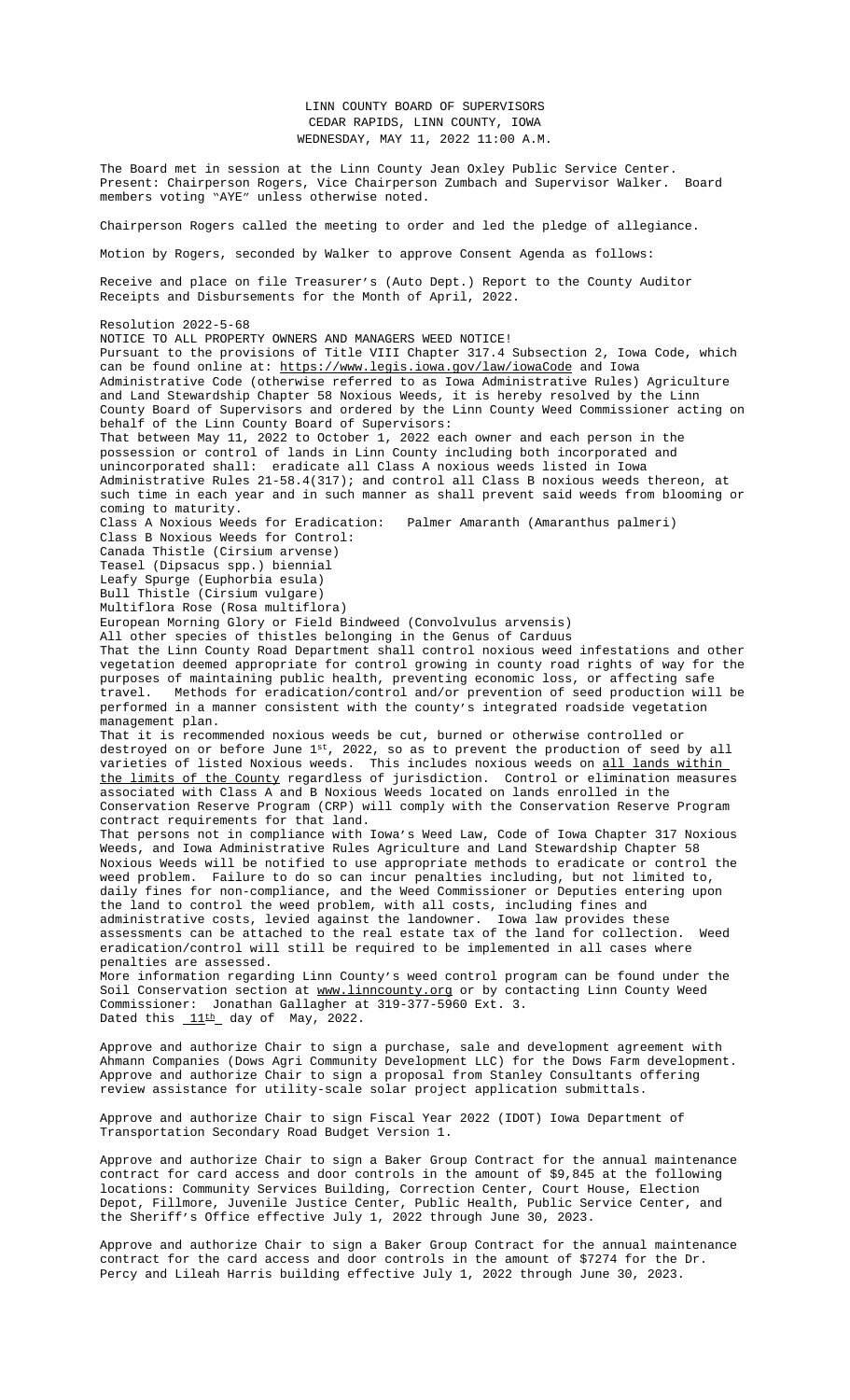between the Linn County Board of Supervisors and the Department of Human Services. Award bid and approve purchase order PO291 for a culvert to Metal Culverts Inc. in the amount of \$14,577.00 for the Secondary Road Department.

Approve Application for Display Fireworks Permit for Jeff Squires for a display at 4250 N. Center Point Rd. on June 4, 2022 (Rain date June 5, 2022).

Motion by Rogers, seconded by Walker to approve claims (including void/reissues) for AP checks #71006926-#71007000 in the amount of \$121,278.73 and AP ACH and wire transfer in the amount of \$996,221.79 for a total of \$1,117,500.52.

Motion by Rogers, seconded by Walker to approve upon third and final consideration of [Ordinance 8-5-2022](file:///C:\\Users\\AHoy\\AppData\\Local\\Microsoft\\Windows\\INetCache\\Content.Outlook\\M9Z7QANL\\Documents\\5-11%20Baker-JDC.pdf) amending the Code of Ordinances, Linn County, Iowa by amending provisions in Chapter 10, Article III Relating to Air Quality.

Darrin Gage, Dir. of Policy & Admin., co[nfirmed that Tricon](file:///C:\\Users\\AHoy\\AppData\\Local\\Microsoft\\Windows\\INetCache\\Content.Outlook\\M9Z7QANL\\Documents\\5-11%205th%20Amendment%20-%20DCAT4-18-016%20Staff.rtf.pdf)'s bid is in order and he recommends for approval.

Motion by Rogers, seconded by Walker to approve Resolution 2022-5-69 A RESOLUTION AWARDING CONTRACT FOR THE PRIORITY #3 LINN [COUNTY FACILITIES DERECHO REPAIRS PROJE](file:///C:\\Users\\AHoy\\AppData\\Local\\Microsoft\\Windows\\INetCache\\Content.Outlook\\M9Z7QANL\\Documents\\5-11%20Equity%20Team%20First%20Amendment%20-%20DCAT4-22-017.pdf)CT WHEREAS, pursuant to notice duly posted as prescribed by resolution of the Linn County, Iowa Board of [Supervisors \(the](file:///C:\\Users\\AHoy\\AppData\\Local\\Microsoft\\Windows\\INetCache\\Content.Outlook\\M9Z7QANL\\Documents\\5-11%20PO291%20-%20Metal%20Culverts%20-%20DL-CMP%202020(22).pdf) "Board"), and as req[uired by state law,](file:///C:\\Users\\AHoy\\AppData\\Local\\Microsoft\\Windows\\INetCache\\Content.Outlook\\M9Z7QANL\\Documents\\5-11%202022%20Results%20-%20Day%20Labor%20Culverts%20-%20DL-CMP%202020(22).pdf) the Board received bid proposals for the "Priority #3 Linn County Facilities Derecho Repairs Project" (the "Project"); and, WHEREAS, each bid submit[ted for the Project received careful consi](file:///C:\\Users\\AHoy\\AppData\\Local\\Microsoft\\Windows\\INetCache\\Content.Outlook\\M9Z7QANL\\Documents\\5-11%20Fire%20Works%20Permit%20-Squires.pdf)deration, and it is

necessary and advisable to award the contract for the Project.

BE IT THEREFORE RESOLVED by the Board as follows:

The bid for the Project submitted by the contractor, and in the amount set out below, is lowest responsible bid received for the Project, and is fully responsive to the plans and specifications for the Project.

Contractor Bid Amount Tricon General Construction, Inc. \$164,000.00 746 58th Avenue Court SW

Cedar Rapids, IA 52404

The Board hereby awards [the contract for the Project to such](file:///C:\\Users\\AHoy\\AppData\\Local\\Microsoft\\Windows\\INetCache\\Content.Outlook\\M9Z7QANL\\Documents\\5-2,%205-4,%20&%205-11%20Summary%20of%20Changes%20Article%20III,%20Air%20Quality.pdf) contractor, and for the total estimated cost set out above, with final settlement to be made on the basis of the unit prices set out in said contract, and on the actual final quantity of each class of material(s) furnished, and said contract is subject to the Notice to Bidders, the plans and specifications for the Project, and the terms of the bidder's written proposal.

The Board hereby fixes the amount of the contractor's performance and/or payment bonds at 100 percent of the amount of the contract. PASSED AND APPROVED this 11th day of May, 2022.

Discussion: Chairperson Rogers highlighted that this is an example of having to accept the lowest bid. There is pending state law legislation that in the future the county would not have to always accept the lowest bidder.

VOTE: All Aye

Board Member Reports: Supervisor Zumbach wants it made known that both companies are reputable regarding the contract that was awarded for the Derecho Repairs Project. Chairperson Rogers added that it is two bids that are almost identical within a fraction of a percentage from each other but Iowa law requires the county to take the lowest bid.

Supervisor Walker stated that yesterday he attended the third after action meeting with a group of scientists/activists that he went to Antarctica with (campaign should be released June 1st); coffee meeting this morning with the Executive Director of the African American Museum; later today will be at Westfield Elementary to watch a play; tomorrow will be attending the Academy for Scholastic and Personal Success Gala along with Chairperson Rogers; will be speaking to graduates of the University of Iowa political science department Friday; speaking at the It Takes a Village event Saturday.

Chairperson Rogers met with representatives on some issues related to the African American Museum's future last Thursday; attended Substance Abuse Council event highlighting the podcast Living Undeterred on Saturday; virtually attended Community Services Board and Early Childhood Iowa Board meetings yesterday.